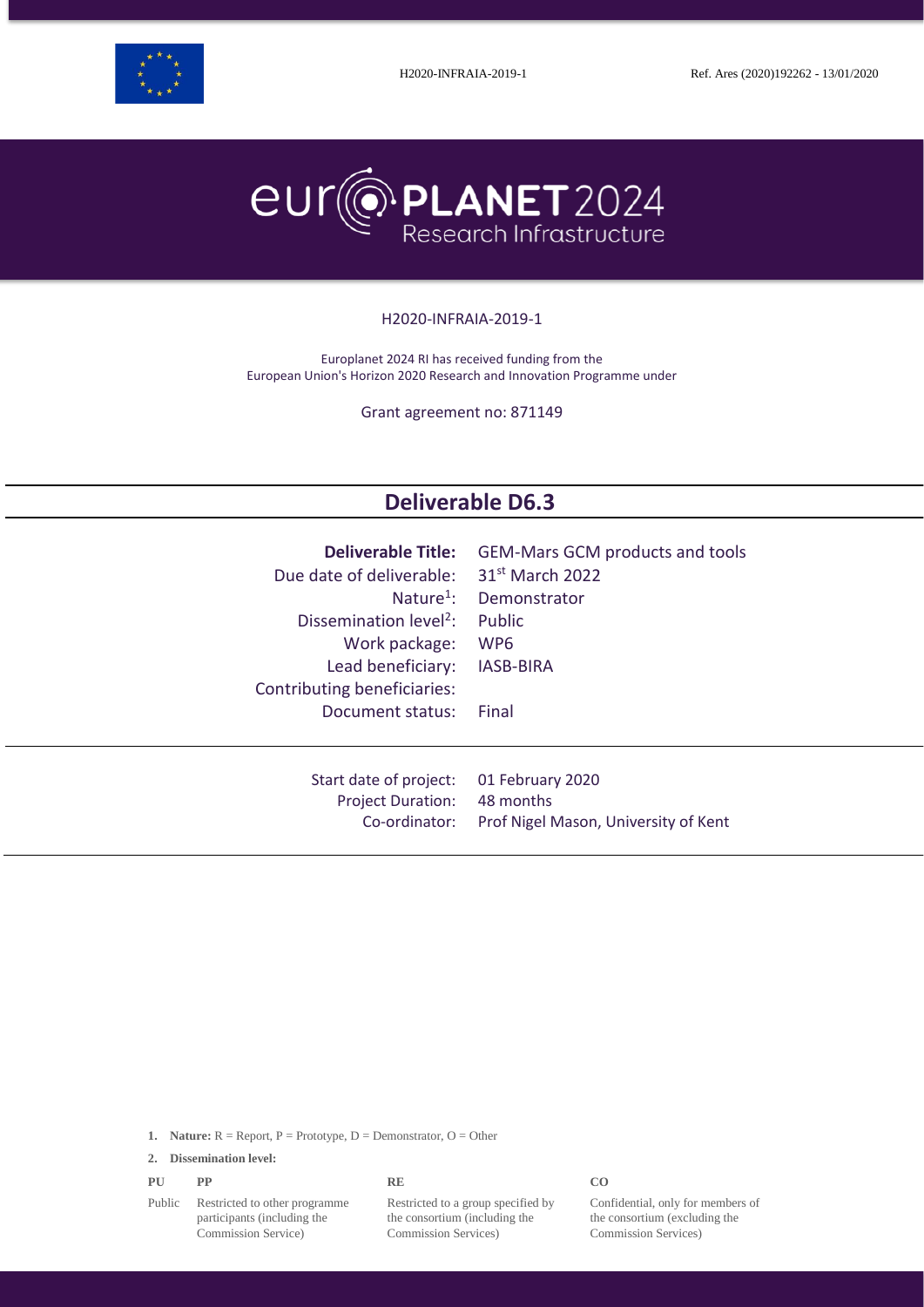

### **Executive Summary / Abstract:**

This deliverable describes the products and tools related to the GEM-Mars General Circulation Model (GCM) provided to the VESPA project. The atmospheric fields from the simulations can be used as a reference, for inputs to retrieval codes and other models, and comparisons to observations from the surface or orbit. Properties and composition of the simulated atmosphere are given over the whole planet with seasonal and diurnal cycles represented. Two simulated years are provided, one of which includes the global dust storm of 2018 (Mars Year 34) and the next year with lower dust conditions.

As the dataset is very large, a web interface is used to provide the user with a way to access the data for user-defined point on the globe for a specified time.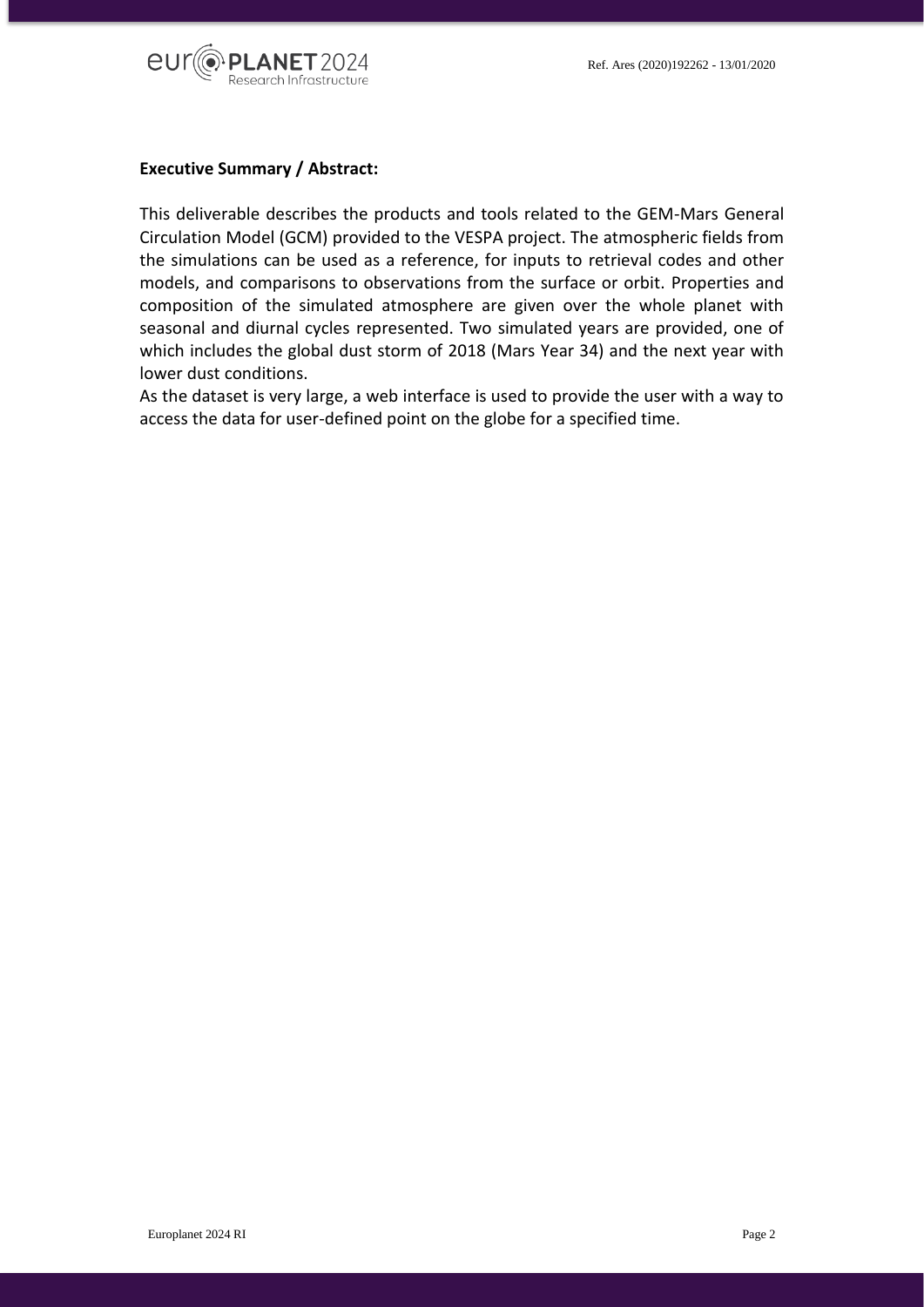

### **Table of Contents**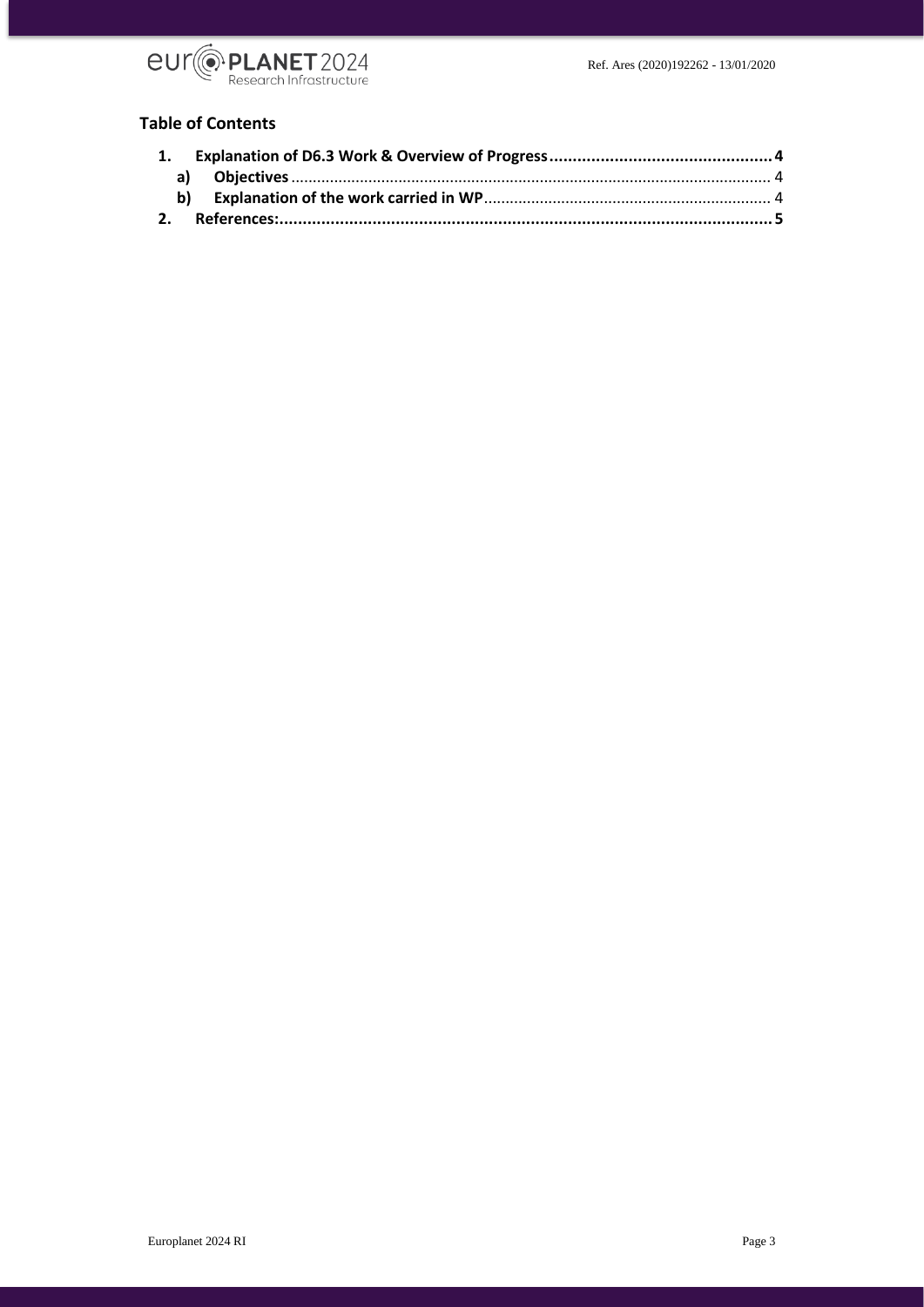

## <span id="page-3-0"></span>**1. Explanation of D6.3 Work & Overview of Progress**

## <span id="page-3-1"></span>**a) Objectives**

Powerful and flexible atmospheric modeling capabilities are a vital and necessary tool in addition to an increasing observational dataset to enhance our understanding of the processes taking place in the Martian atmosphere.

The GEM-Mars three-dimensional general circulation model takes advantage of the cutting-edge efforts made by the numerical weather prediction (NWP) community by using the operational framework and dynamical core of the Global Environmental Multiscale (GEM) model from the Recherche en Prévision Numérique (RPN) division of Environment Canada (Côté et al., 1998a, 1998b; Yeh et al., 2002). The terrestrial model has been adapted for the simulation of the Mars atmosphere.

GEM-Mars is described and evaluated in Daerden et al. (2015), Neary and Daerden (2018), Smith et al. (2018), Daerden et al. (2019), Neary et al. (2020), Bouche et al. (2021), Newman et al. (2021) and Daerden et al. (2022).

The model is operated on a horizontal resolution of  $4^{\circ} \times 4^{\circ}$  (45 by 90 grid points) and on 103 hybrid vertical levels ranging from the surface to about 150 km altitude, with a time step of 30.8246 min (1/48th of a Mars solar day or sol). GEM-Mars contains routines for radiative transfer through an atmosphere containing  $CO<sub>2</sub>$  gas, dust, and water ice clouds, and also for subsurface heat transfer (including shallow subsurface ice at high latitudes), for turbulent convection in the Planetary Boundary Layer (PBL), for molecular diffusion and gravity wave drag. The model has a  $CO<sub>2</sub>$ deposition/sublimation cycle and an interactive surface pressure correction. The vertical distribution of dust can be either self-consistently calculated from dust that is lifted from the surface by shear wind stress and dust devils (Daerden et al., 2015, 2019; Musiolik et al., 2018; Neary & Daerden, 2018), or prescribed using a predefined vertical profile shape (Neary et al., 2020). In both cases, dust total optical depths and their spatiotemporal variation can also be chosen to be constrained by a dust optical depth climatology, such as those provided by Montabone et al. (2015, 2020).

## <span id="page-3-2"></span>**b) Explanation of the work carried in WP**

The data provided are from simulations described in Daerden et al. (2022). Global coverage of a single Martian day (sol) is provided every 10 solar longitudes so that seasonal and diurnal cycles are represented. Two simulated years are provided, one of which includes the global dust storm of 2018 (Mars Year 34) and the next year with lower dust conditions.

Fields included are profiles of temperature, pressure, air density, mixing ratios of  $CO<sub>2</sub>$ , H<sub>2</sub>O (vapor and ice) and O<sub>3</sub>. Surface values of temperature,  $CO<sub>2</sub>$ , and H<sub>2</sub>O ice are also given with the local time and solar zenith angle. The fields are provided on a 4x4 grid with 103 vertical levels, and at 48 time-steps per Martian day.

The GEM-Mars dataset is 66 GB and is too large to be gathered on a web server.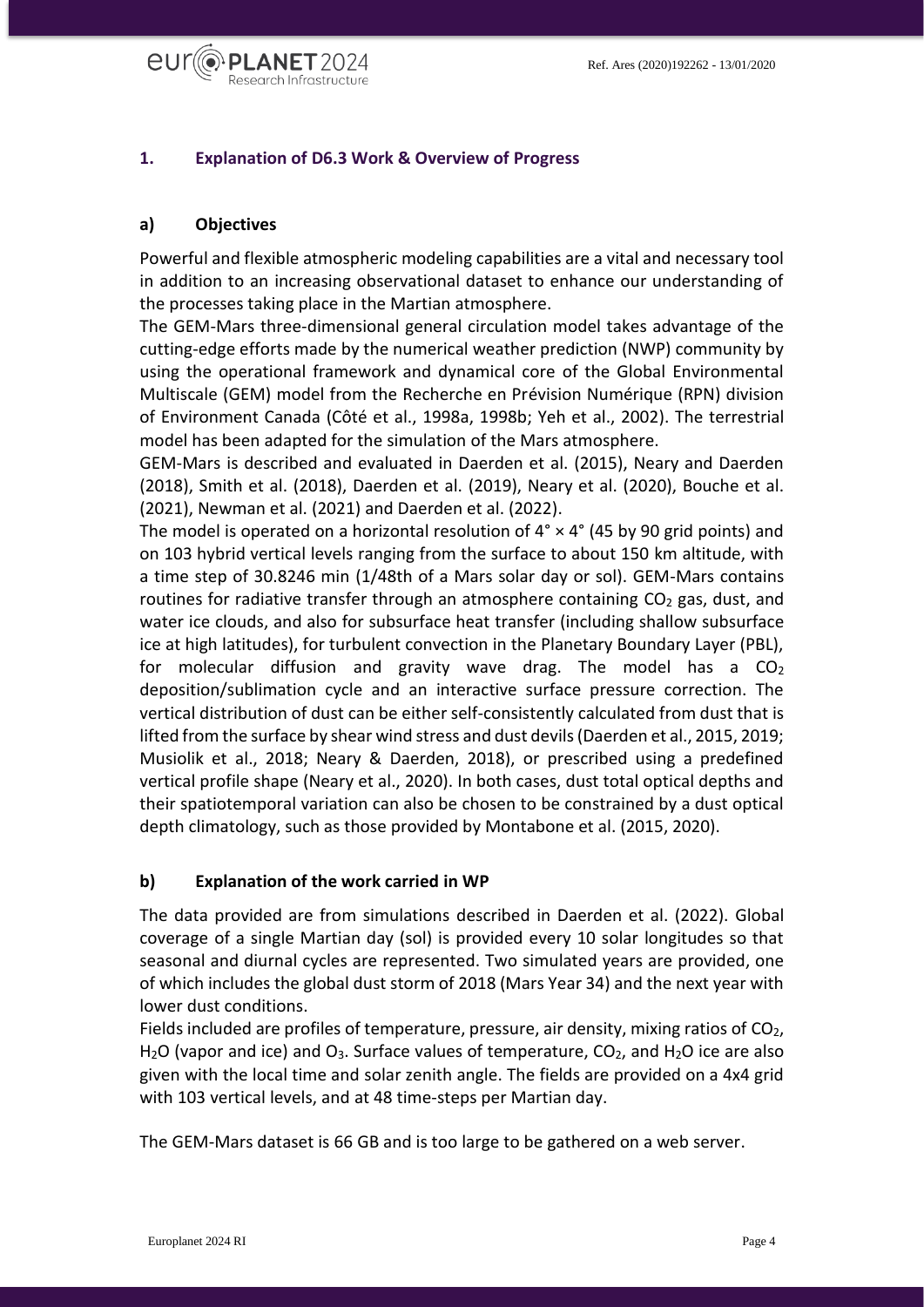

The interpolation methodology is very similar to the one documented in the MCD user manual. Based on the year, the routine finds the 4 Ls and LST pairs that bound the user-supplied geometry. For each pair, the GCM fields are interpolated to the target latitude and longitude using bi-spherical interpolation. These 4 pairs are then interpolated to the target Ls and LST using bi-linear interpolation. Finally, the surface topography is interpolated from the MOLA database, and the final atmospheric altitude and pressure grid are adapted to the change in surface topography.

To provide a user-friendly interface to this large dataset, we provide a web interface that interpolates the GEM-Mars dataset to user-supplied geometry. The usersupplied geometric fields are Mars Year, solar longitude, latitude, longitude, and local solar time. The interface decalls a routine that performs the interpolation and returns a VOTABLE (XML page).

The data service is set up with DaCHS software installed on Debian Buster. The metaparameters are EPN-TAP parameters. The "granule uid" parameter is of the form "GEM-Mars\_myearA\_latB\_lonC\_lsD\_lstE" where A is the Martian year (34 or 35), B is the latitude (degree), C is the longitude (degree), D is the solar longitude (degree) and E is the local solar time (0-24). The data can be provided for any combination of those coordinates and time. The metaparameters are ingested in the database with the mixin tool. The "access\_url" launches a python WSGI API that reads the parameters in the URL, processes the interpolation among the GEM-Mars data and returns a VOTABLE for reading with a VO tool like TOPCAT. An example of "access\_url" is [https://gem-mars.aeronomie.be/vespa-gem?myear=34&lat=-](https://gem-mars.aeronomie.be/vespa-gem?myear=34&lat=-88&lon=328&ls=0&lst=2) [88&lon=328&ls=0&lst=2](https://gem-mars.aeronomie.be/vespa-gem?myear=34&lat=-88&lon=328&ls=0&lst=2) and follows the same nomenclature as the "granule\_uid" described previously. The VOTABLEs are generated "on the fly" at user request and take less than 3 seconds; this time can be further decreased. As the data is generated "on the fly", the only data storage required is for the table of metaparameters containing millions of examples of queries to the GEM-Mars dataset (4 GB).

The GEM-Mars data service is accessible through the VESPA portal [\(http://vespa.obspm.fr/planetary/data/display/?&service\\_id=ivo://bira](http://vespa.obspm.fr/planetary/data/display/?&service_id=ivo://bira-iasb/gem_mars/q/epn_core&service_type=epn)[iasb/gem\\_mars/q/epn\\_core&service\\_type=epn\)](http://vespa.obspm.fr/planetary/data/display/?&service_id=ivo://bira-iasb/gem_mars/q/epn_core&service_type=epn) and other TAP clients by the IVOA registry of registries. The metaparameters are also accessible on the BIRA-IASB DaCHS [\(http://vespa-ae.oma.be/\)](http://vespa-ae.oma.be/). (note: there are currently difficulties to generate the output VOTables in some configurations, which are being processed)

#### <span id="page-4-0"></span>**2. References:**

Côté, J., Gravel, S., Méthot, A., Patoine, A., Roch, M., Staniforth, A., 1998a. The operational CMC–MRB global environmental multiscale (GEM) model. Part I: design considerations and formulation. Mon. Weather Rev. 126 (6), 1373–1395.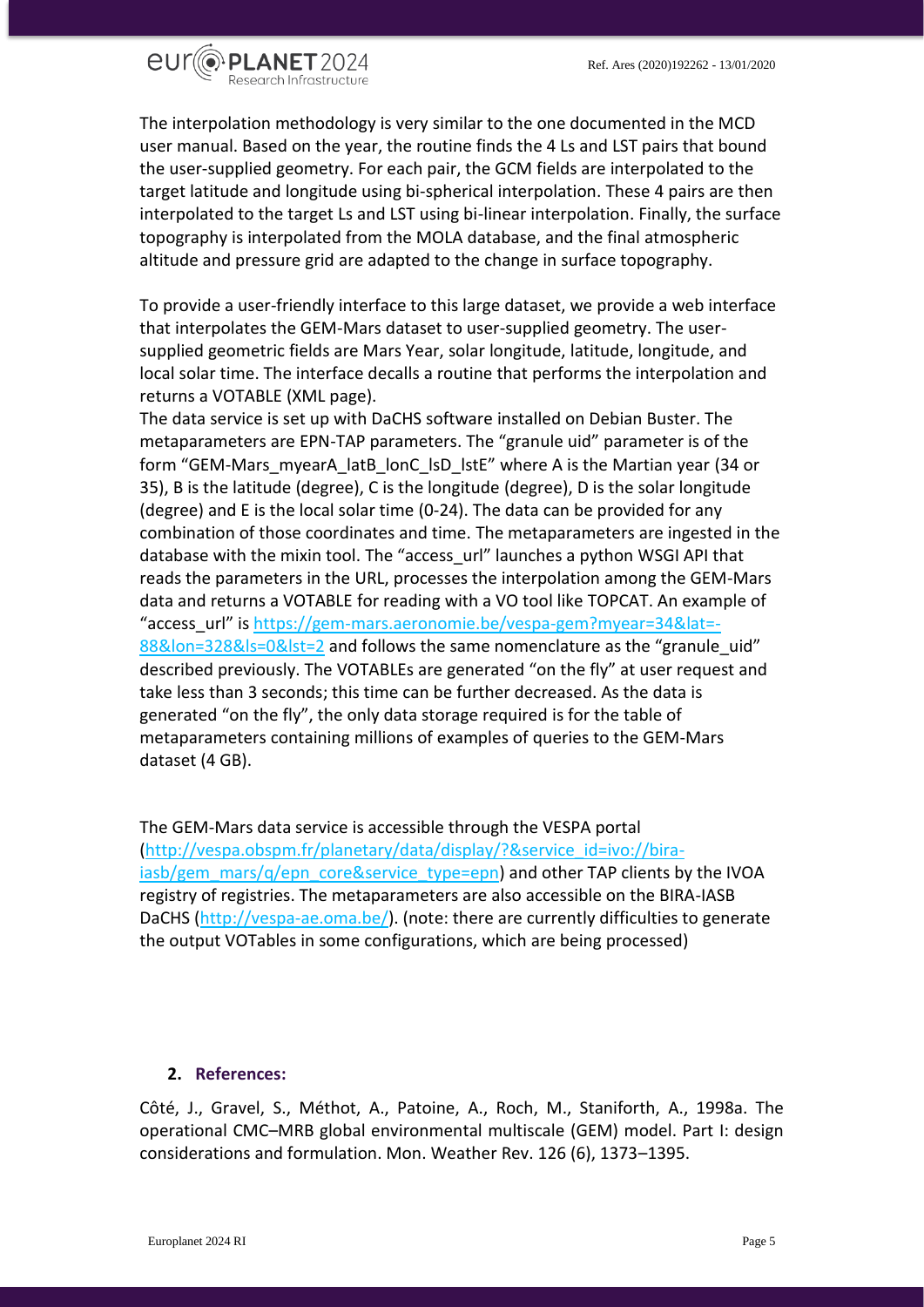

Côté, J., Desmarais, J.-G., Gravel, S., Méthot, A., Patoine, A., Roch, M., Stani- forth, A., 1998b. The operational CMC-MRB global environmental multiscale (GEM) model. Part II: results. Mon. Weather Rev. 126, 1397–1418.

Yeh, K.-S., Côté, J., Gravel, S., Méthot, A., Patoine, A., Roch, M., Staniforth, A., 2002. The CMC-MRB Global Environmental Multiscale (GEM) model. Part III: nonhydrostatic formulation. Mon. Weather Rev. 130, 339–356.

Daerden, F., Whiteway, J.A., Neary, L., Komguem, L., Lemmon, M.T., Heavens, N.G., Cantor, B.A., Hébrard, E., Smith, M.D., 2015. A solar escalator on Mars: self- lifting of dust layers by radiative heating. Geophys. Res. Lett. 42, 73197326. doi:10.1002/2015GL064892.

Neary, L., & Daerden, F. (2018). The GEM-Mars general circulation model for Mars: Description and evaluation. *Icarus*, *300*, 458–476. https:// doi.org/10.1016/j.icarus.2017.09.028

Smith, M., Daerden, F., Neary, L., & Khayat, S. (2018). The climatology of carbon monoxide and water vapor on Mars as observed by CRISM and modeled by the GEM-Mars general circulation model. *Icarus*, *301*, 117–131. https://doi.org/10.1016/j.icarus.2017.09.027

Daerden, F., Neary, L., Viscardy, S., García Muñoz, A., Clancy, R. T., Smith, M. D., et al. (2019). Mars atmospheric chemistry simulations with the GEM-Mars general circulation model. *Icarus*, *326*, 197–224. https://doi.org/10.1016/j.icarus.2019.02.030 Neary, L., Daerden, F., Aoki, S., Whiteway, J., Clancy, R. T., Smith, M., et al. (2020). Explanation for the increase in high-altitude water on Mars observed by NOMAD during the 2018 global dust storm. *Geophysical Research Letters*, *47*, e2019GL084354. https://doi. org/10.1029/2019GL084354

Bouche, J., Coheur, P.-F., Giuranna, M., Wolkenberg, P., Nardi, L., Amoroso, M., et al. (2021). Seasonal and spatial variability of carbon monoxide (CO) in the Martian atmosphere from PFS/MEX observations. *Journal of Geophysical Research: Planets*, *126*(2). https://doi. org/10.1029/2020je006480

Newman, C. E., de la Torre Juárez, M., Pla-García, J., Wilson, R. J., Lewis, S. R., Neary, L., et al. (2021). Multi-model meteorological and Aeolian predictions for Mars 2020 and the Jezero crater region. *Space Science Reviews*, 21720. https://doi.org/10.1007/s11214-020-00788-2

Daerden, F., Neary, L., Villanueva, G., Liuzzi, G., Aoki, S., Clancy, R.T., Whiteway, J.A., Sandor, B.J., Smith, M.D., Wolff, M.J., Pankine, A., Khayat, A., Novak, R., Cantor, B., Crismani, M., Mumma, M.J., Viscardy, S., Erwin, J., Depiesse, C., Mahieux, A., Piccialli, A., Robert, S., Trompet, L., Willame, Y., Neefs, E., Thomas, I.R., Ristic, B., Vandaele, A.C., 2022. Explaining NOMAD D/H Observations by Cloud-Induced Fractionation of Water Vapor on Mars. Journal of Geophysical Research: Planets 127, e2021JE007079. <https://doi.org/10.1029/2021JE007079>

Musiolik, G., Kruss, M., Demirci, T., Schrinski, B., Teiser, J., Daerden, F., et al. (2018). Saltation under Martian gravity and its influence on the global dust distribution. *Icarus*, *306*, 25–31. https://doi.org/10.1016/j.icarus.2018.01.007

Montabone, L., Forget, F., Millour, E., Wilson, R. J., Lewis, S. R., Cantor, B., et al. (2015). Eight-year climatology of dust optical depth on Mars. *Icarus*, *251*, 65–95. https://doi.org/10.1016/j.icarus.2014.12.034

Montabone, L., Spiga, A., Kass, D. M., Kleinböhl, A., Forget, F., & Millour, E. (2020). Martian year 34 column dust climatology from Mars Climate Sounder observations: